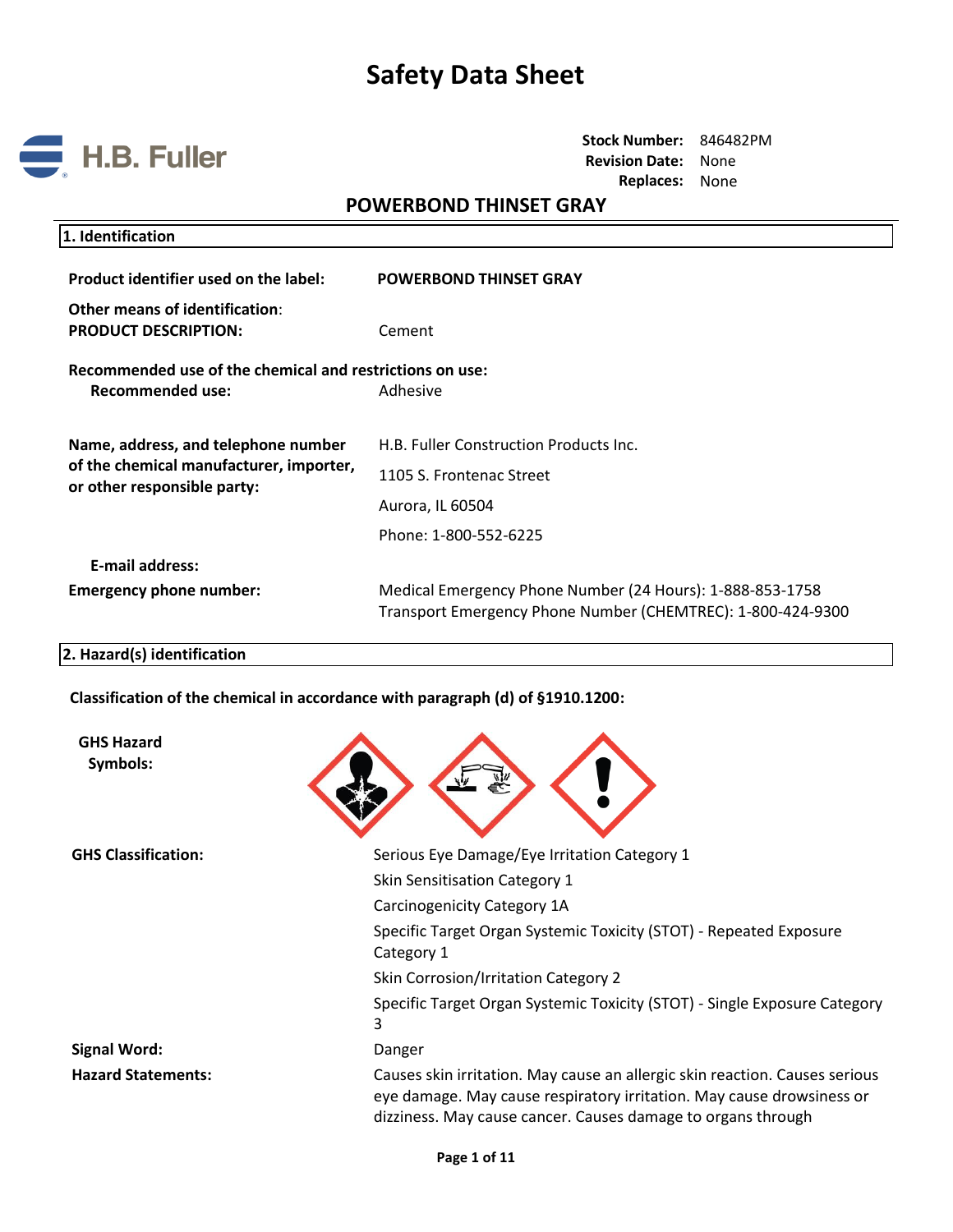

# **POWERBOND THINSET GRAY**

|                    | prolonged or repeated exposure.                                                                                                                                                                                                                                                                                                                                                                                                                                                                                                                                                                                                                                                                                                                                                                                 |
|--------------------|-----------------------------------------------------------------------------------------------------------------------------------------------------------------------------------------------------------------------------------------------------------------------------------------------------------------------------------------------------------------------------------------------------------------------------------------------------------------------------------------------------------------------------------------------------------------------------------------------------------------------------------------------------------------------------------------------------------------------------------------------------------------------------------------------------------------|
| <b>Prevention:</b> | Obtain special instructions before use. Do not handle until all safety<br>precautions have been read and understood. Do not breathe<br>dust/fume/gas/mist/vapours/spray. Avoid breathing<br>dust/fume/gas/mist/vapours/spray. Wash [<1>] thoroughly after<br>handling. Do not eat, drink or smoke when using this product. Use only<br>outdoors or in a well-ventilated area. Contaminated work clothing should<br>not be allowed out of the workplace. Wear protective gloves/protective<br>clothing/eye protection/face protection.                                                                                                                                                                                                                                                                           |
| <b>Response:</b>   | If on skin: Wash with plenty of water[/<1>] IF INHALED: Remove victim to<br>fresh air and keep at rest in a position comfortable for breathing. IF IN<br>EYES: Rinse cautiously with water for several minutes. Remove contact<br>lenses, if present and easy to do. Continue rinsing. IF exposed or<br>concerned: Get medical advice/attention. Immediately call a POISON<br>CENTER or doctor/physician. Call a POISON CENTER or doctor/physician if<br>you feel unwell. Get medical advice/attention if you feel unwell. Specific<br>treatment (see [<1>]on this label). If skin irritation occurs: Get medical<br>advice/attention. If skin irritation or rash occurs: Get medical<br>advice/attention. Take off contaminated clothing and wash it before<br>reuse. Wash contaminated clothing before reuse. |
| Storage:           | Store in a well-ventilated place. Keep container tightly closed. Store<br>locked up.                                                                                                                                                                                                                                                                                                                                                                                                                                                                                                                                                                                                                                                                                                                            |
| Disposal:          | Dispose of contents/container to [<1>]                                                                                                                                                                                                                                                                                                                                                                                                                                                                                                                                                                                                                                                                                                                                                                          |

### **3. Composition/information on ingredients**

| <b>Chemical Name</b> | CAS #      | concentration % | <b>Note</b>   |
|----------------------|------------|-----------------|---------------|
| Portland cement      | 65997-15-1 | $30 - 50$       | * (see below) |
| Calcium oxide, CaO   | 1305-78-8  | 1 - 5           | * (see below) |
| Crystalline silica   | 14808-60-7 | $50 - 70$       | * (see below) |

Unlisted ingredients are not 'hazardous' per the Occupational Safety and Health Administration Hazard Communication Standard (29 CFR 1910.1200) and/or are not found on the Canadian Workplace Hazardous Materials Information System ingredient disclosure list. See Section 8 for exposure limit guidelines.

#### **4. First-aid measures**

**Description of necessary measures, subdivided according to the different routes of exposure, i.e., inhalation, skin**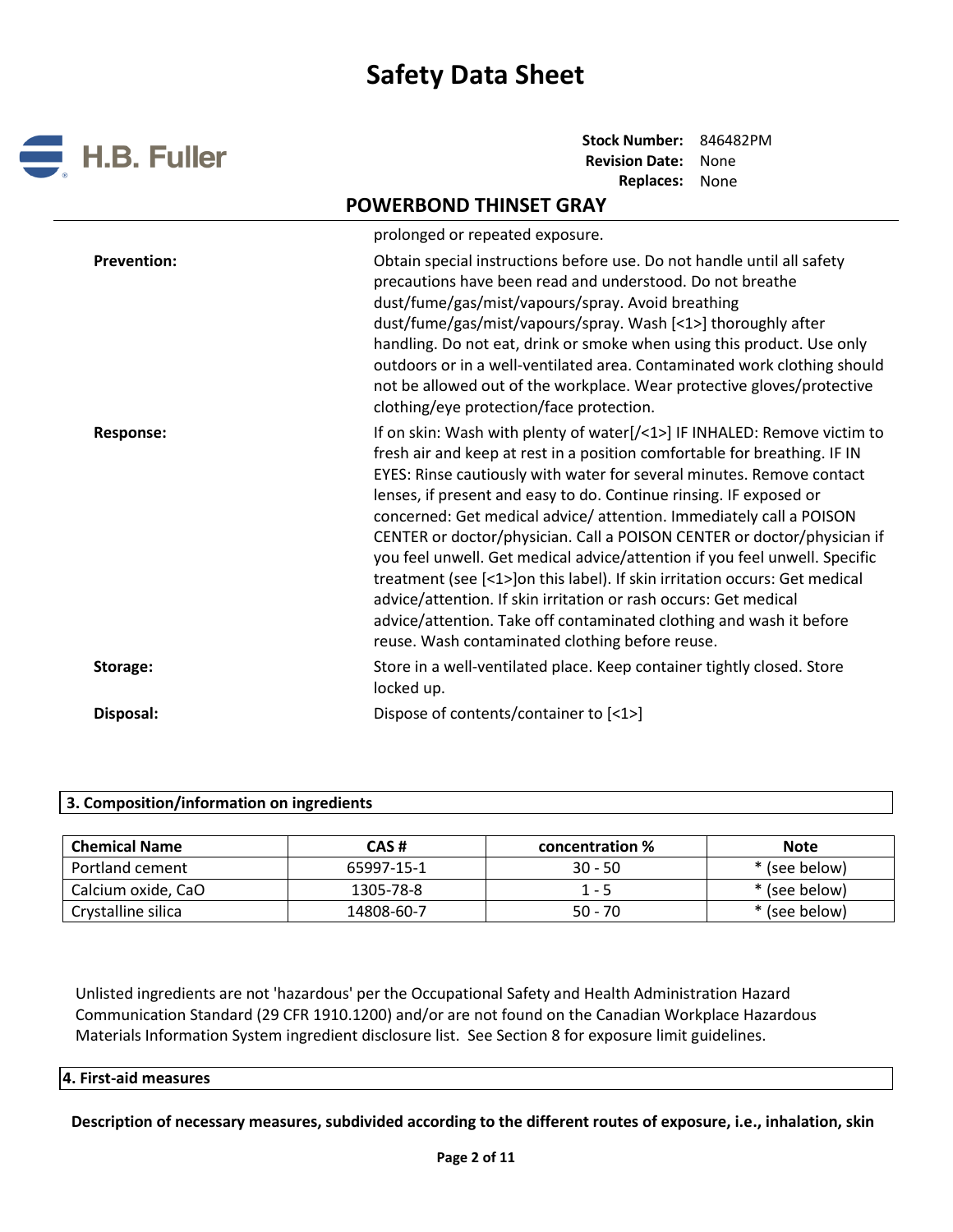

**Stock Number:** 846482PM **Revision Date:** None **Replaces:** None

| <b>POWERBOND THINSET GRAY</b>                                                                                                                                                                                                                                                 |  |  |  |
|-------------------------------------------------------------------------------------------------------------------------------------------------------------------------------------------------------------------------------------------------------------------------------|--|--|--|
|                                                                                                                                                                                                                                                                               |  |  |  |
| Remove to fresh air. Restore breathing, if necessary. Call a physician if<br>symptoms persist.                                                                                                                                                                                |  |  |  |
| Immediately flush eyes with plenty of water for at least 20 minutes<br>retracting eyelids often. Tilt the head to prevent chemical from<br>transferring to the uncontaminated eye. Get immediate medical<br>attention and monitor the eye daily as advised by your physician. |  |  |  |
| Wash with soap and water. Remove contaminated clothing and launder.<br>Get medical attention if irritation develops or persists.                                                                                                                                              |  |  |  |
| Severely irritating. Do not induce vomiting. Seek medical attention<br>immediately. Drink 2 glasses of water or milk to dilute. Do not give<br>anything by mouth to an unconscious person.                                                                                    |  |  |  |
|                                                                                                                                                                                                                                                                               |  |  |  |

#### **5. Fire-fighting measures**

| Suitable (and unsuitable) extinguishing media:<br>Suitable extinguishing media:         | Use water spray, foam, dry chemical or carbon dioxide.                                                                     |
|-----------------------------------------------------------------------------------------|----------------------------------------------------------------------------------------------------------------------------|
| Specific hazards arising from the<br>chemical:<br><b>Hazardous combustion products:</b> | Carbon dioxide, Carbon monoxide, Aluminum oxide, Sulfur containing<br>gases                                                |
| Special protective equipment and<br>precautions for fire-fighters:                      | Persons exposed to products of combustion should wear self-contained<br>breathing apparatus and full protective equipment. |
| 6. Accidental release measures                                                          |                                                                                                                            |

| <b>Personal precautions, protective</b><br>equipment and emergency procedures: | Exposure to the spilled material may be irritating or harmful. Follow<br>personal protective equipment recommendations found in Section 8 of<br>this MSDS. Additional precautions may be necessary based on special<br>circumstances created by the spill including; the material spilled, the<br>quantity of the spill, the area in which the spill occurred. |
|--------------------------------------------------------------------------------|----------------------------------------------------------------------------------------------------------------------------------------------------------------------------------------------------------------------------------------------------------------------------------------------------------------------------------------------------------------|
| <b>Methods and materials for containment</b><br>and cleaning up:               | Avoid creating dusts. Eliminate ignition sources. If a vacuum is used,<br>ensure that the material is wetted or otherwise treated so an explosive<br>dust atmosphere is not created within the vacuum.                                                                                                                                                         |

## **7. Handling and storage**

 $\overline{\phantom{a}}$ 

Precautions for safe handling: **Avoid contacting and avoid breathing the material.** Use only in a well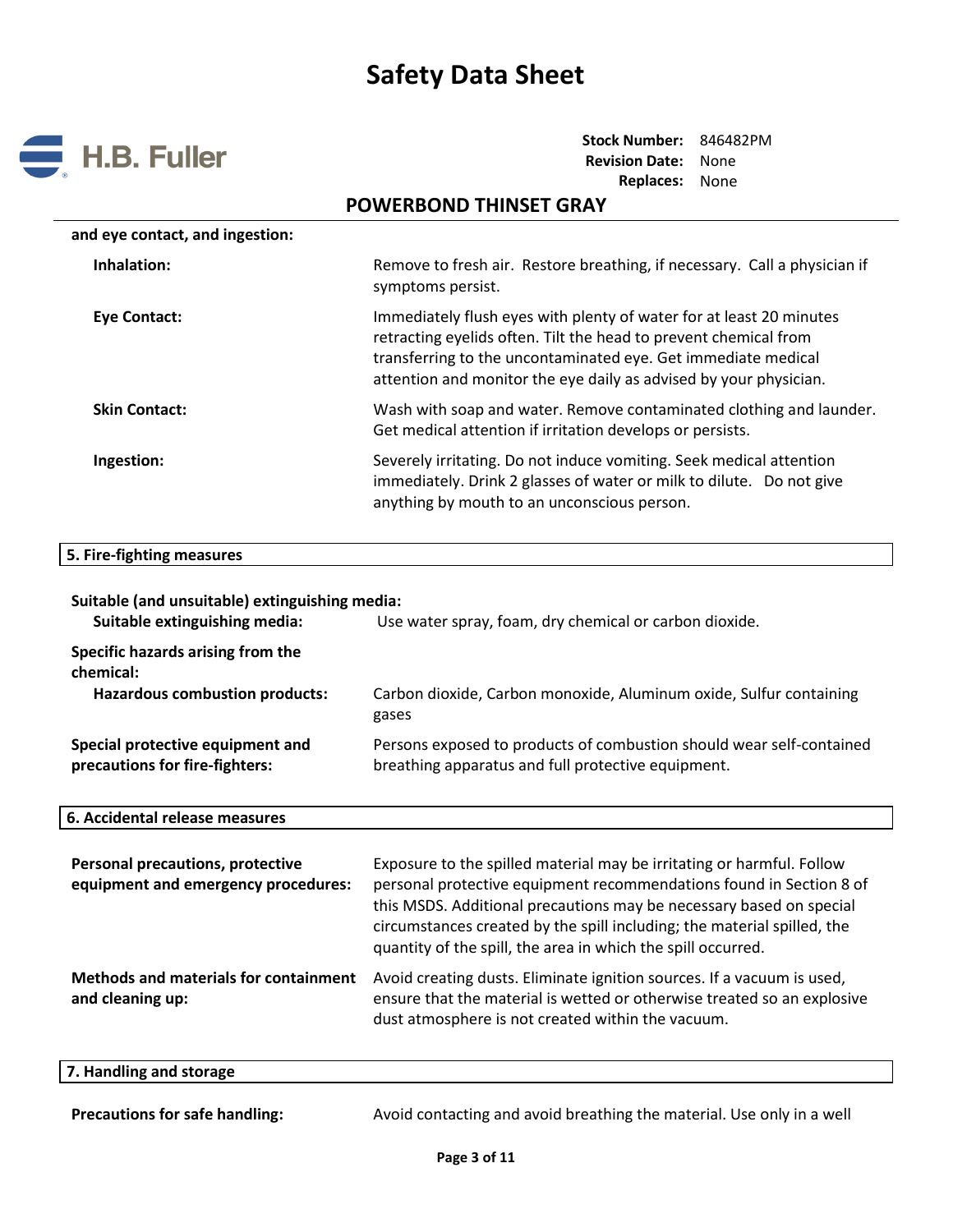

# **POWERBOND THINSET GRAY**

ventilated area. Avoid breathing material.

This product contains an ingredient that may release formaldehyde at heated cure temperatures.

| Conditions for safe storage, including any incompatibilities: |                             |  |  |
|---------------------------------------------------------------|-----------------------------|--|--|
| Safe storage conditions:                                      | Store in a cool, dry place. |  |  |
| <b>Materials to Avoid/Chemical</b><br>Incompatibility:        | Not established             |  |  |

Consult the Technical Data Sheet for specific storage instructions.

### **8. Exposure controls/personal protection**

### **US EPA Occupational Exposure Limit**

| <b>Chemical Name</b> | <b>Note</b>   | <b>ACGIH EXPOSURE LIMITS</b>                                                                                                                     | <b>OSHA PEL</b>                                                                                                                                      |
|----------------------|---------------|--------------------------------------------------------------------------------------------------------------------------------------------------|------------------------------------------------------------------------------------------------------------------------------------------------------|
| Crystalline silica   | * (see below) | 0.025 mg/m3 TWA<br>(respirable particulate<br>matter)<br>Not established                                                                         | $(250)/(%SiO2 + 5)$ mppcf<br>TWA (respirable));<br>$((10)/(%SiO2 + 2)$ mg/m3<br>TWA (respirable));<br>$((30)/(%SiO2 + 2)$ mg/m3<br>TWA (total dust)) |
| Portland cement      | * (see below) | 1 mg/m3 TWA (particulate<br>matter containing no<br>asbestos and <1%<br>crystalline silica, respirable<br>particulate matter)<br>Not established | 15 mg/m3 TWA (total dust);<br>5 mg/m3 TWA (respirable<br>fraction)                                                                                   |
| Aluminum oxide       | * (see below) | No data available.<br>Not established                                                                                                            | 15 mg/m3 TWA (total dust);<br>5 mg/m3 TWA (respirable<br>fraction)                                                                                   |
| Calcium carbonate    | * (see below) | No data available.<br>Not established                                                                                                            | 15 mg/m3 TWA (total dust);<br>5 mg/m3 TWA (respirable<br>fraction)                                                                                   |
| Calcium sulfate      | * (see below) | 10 mg/m3 TWA (inhalable<br>particulate matter)<br>Not established                                                                                | 15 mg/m3 TWA (total dust);<br>5 mg/m3 TWA (respirable<br>fraction)                                                                                   |
| Calcium oxide, CaO   | * (see below) | 2 mg/m3 TWA<br>Not established                                                                                                                   | $5$ mg/m3 TWA                                                                                                                                        |
| Magnesium Oxide      | * (see below) | 10 mg/m3 TWA (inhalable<br>particulate matter)<br>Not established                                                                                | 15 mg/m3 TWA (total<br>particulate) (as fume)                                                                                                        |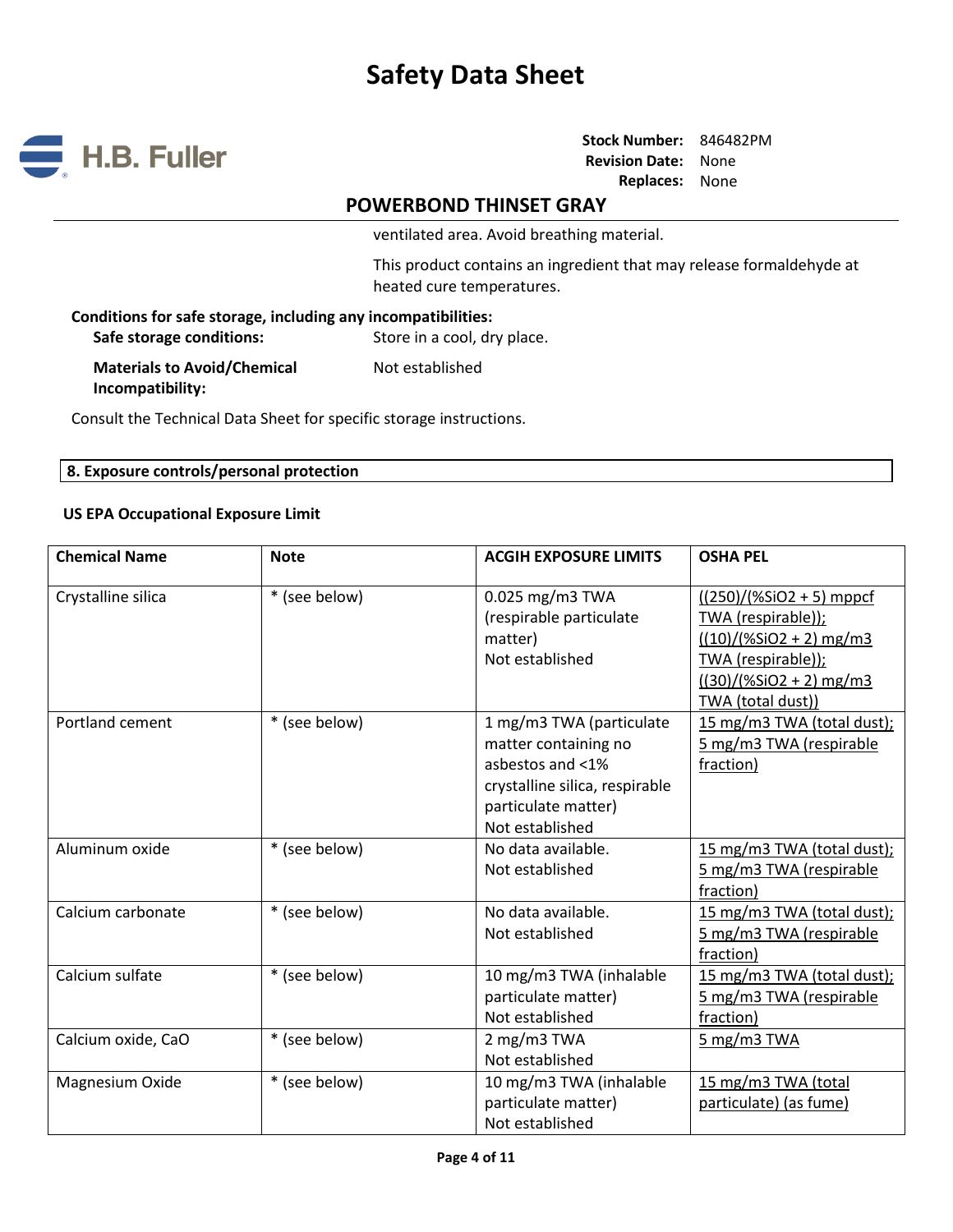

**Stock Number:** 846482PM **Revision Date:** None **Replaces:** None

# **POWERBOND THINSET GRAY**

| Iron oxide       | * (see below)      | 5 mg/m3 TWA (respirable | 10 mg/m3 TWA (as fume) |
|------------------|--------------------|-------------------------|------------------------|
|                  |                    | particulate matter)     |                        |
|                  |                    | Not established         |                        |
| Inorganic Filler | * (see below)      | 3 mg/m3 TWA (respirable | Not established        |
|                  |                    | particulate matter)     |                        |
|                  |                    | Not established         |                        |
| Iron oxide       | No data available. | No data available.      | 10 mg/m3 TWA (as fume) |
|                  |                    | Not established         |                        |

| Appropriate engineering controls:                                      | Use local exhaust ventilation or other engineering controls to minimize<br>exposures.                                                                                                                                                                                                                 |
|------------------------------------------------------------------------|-------------------------------------------------------------------------------------------------------------------------------------------------------------------------------------------------------------------------------------------------------------------------------------------------------|
| Individual protection measures, such as personal protective equipment: |                                                                                                                                                                                                                                                                                                       |
| <b>Respiratory Protection:</b>                                         | Respiratory protection may be required to avoid overexposure when<br>handling this product. Use a respirator if general room ventilation is not<br>available or sufficient to eliminate symptoms.                                                                                                     |
| <b>Respirator Type(s):</b>                                             | NIOSH approved air purifying respirator with dust/mist filter.                                                                                                                                                                                                                                        |
| Eye protection:                                                        | Wear safety glasses with side shields when handling this product. Wear<br>additional eye protection such as chemical splash goggles and/or face<br>shield when the possibility exists for eye contact with splashing or<br>spraying liquid, or airborne material. Have an eye wash station available. |
| <b>Skin protection:</b>                                                | Avoid skin contact by wearing chemically resistant gloves and long<br>sleeved shirt. An apron may be appropriate if splashing can occur.                                                                                                                                                              |
| Gloves:                                                                | <b>Nitrile</b>                                                                                                                                                                                                                                                                                        |

# **9. Physical and chemical properties**

| Appearance (physical state, color etc.):                   |                 |
|------------------------------------------------------------|-----------------|
| <b>Physical state:</b>                                     | Solid           |
| Color:                                                     | Grav            |
| Odor:                                                      | Odorless        |
| <b>Odor Threshold:</b>                                     | Not established |
| pH:                                                        | Not established |
| Melting point/freezing point (°C):                         |                 |
| Initial boiling point and boiling range<br>$(^{\circ}C)$ : | Not established |
| Flash Point (°C):                                          | Non flammable   |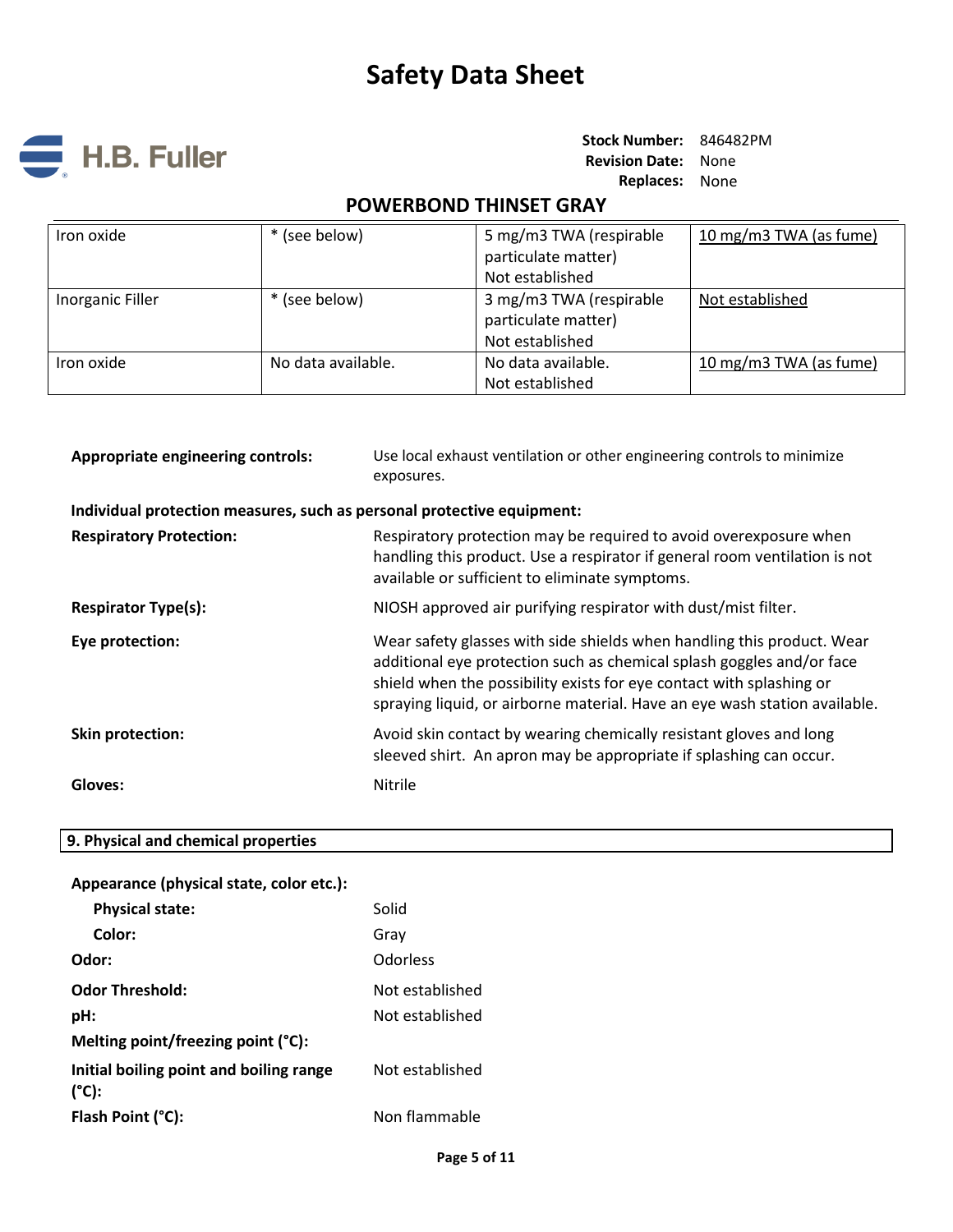

# **POWERBOND THINSET GRAY**

| <b>Evaporation Rate:</b>                                         | Not established                                                                                                                    |  |  |  |
|------------------------------------------------------------------|------------------------------------------------------------------------------------------------------------------------------------|--|--|--|
| Flammability (solid, gas):                                       | Not a flammable solid or gas                                                                                                       |  |  |  |
| <b>Upper/lower flammability or explosive limits:</b>             |                                                                                                                                    |  |  |  |
| Vapor pressure:                                                  | Not established                                                                                                                    |  |  |  |
| Vapor density:                                                   | Not established                                                                                                                    |  |  |  |
| <b>Relative density:</b>                                         | 1.34                                                                                                                               |  |  |  |
| Solubility(ies):                                                 | Not determined                                                                                                                     |  |  |  |
| <b>WEIGHT PER GALLON (lbs):</b>                                  | 11.2                                                                                                                               |  |  |  |
| SOLIDS (% by weight):                                            | 100                                                                                                                                |  |  |  |
| <b>Volatiles by weight:</b>                                      | 0                                                                                                                                  |  |  |  |
|                                                                  |                                                                                                                                    |  |  |  |
| 10. Stability and reactivity                                     |                                                                                                                                    |  |  |  |
| <b>Chemical stability:</b>                                       | Stable under normal conditions.                                                                                                    |  |  |  |
| <b>Possibility of hazardous reactions:</b>                       | Will not occur.                                                                                                                    |  |  |  |
| Incompatible materials:                                          | Not established                                                                                                                    |  |  |  |
| <b>Hazardous decomposition products:</b>                         | Carbon monoxide, carbon dioxide, Aluminum oxide, Sulfur containing<br>gases                                                        |  |  |  |
| 11. Toxicological information                                    |                                                                                                                                    |  |  |  |
|                                                                  | Description of the various toxicological (health) effects and the available data used to identify those effects:                   |  |  |  |
| <b>Target Organs Potentially Affected by</b><br><b>Exposure:</b> | Lungs                                                                                                                              |  |  |  |
| <b>Medical Conditions Aggravated by</b><br><b>Exposure:</b>      | Lung disease                                                                                                                       |  |  |  |
|                                                                  | Delayed and immediate effects and also chronic effects from short- and long-term exposure:                                         |  |  |  |
| <b>Ingestion Irritation:</b>                                     | Severely irritating to mouth, throat, and stomach. Ingestion is not an<br>anticipated route of exposure. Harmful if swallowed.     |  |  |  |
| <b>Skin Contact:</b>                                             | Can cause moderate skin irritation, defatting, and dermatitis. Not likely to<br>cause permanent damage.                            |  |  |  |
| <b>Inhalation Irritation:</b>                                    | Can cause moderate respiratory irritation. Dust may be slightly irritating<br>to the respiratory tract.                            |  |  |  |
|                                                                  | Inhalation of dusts produced during cutting, grinding or sanding of this<br>product may cause irritation of the respiratory tract. |  |  |  |
|                                                                  | Other possible symptoms include coughing or wheezing.                                                                              |  |  |  |
|                                                                  |                                                                                                                                    |  |  |  |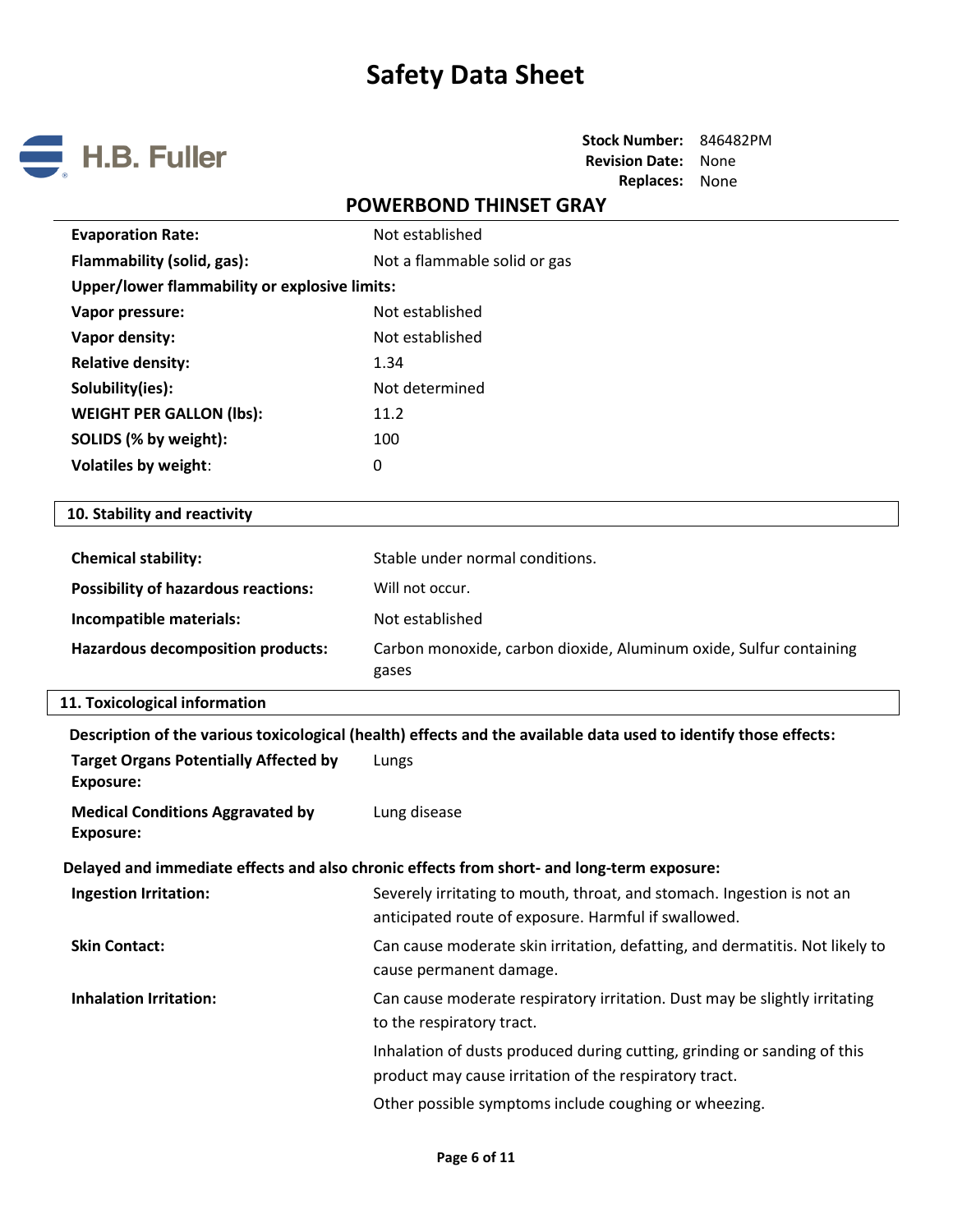

**Stock Number:** 846482PM **Revision Date:** None **Replaces:** None

# **POWERBOND THINSET GRAY**

|                                                    | Nasal perforation is possible from a single large or repeated smaller<br>inhalation overexposures.                                                                                                                                                                                                                                                    |
|----------------------------------------------------|-------------------------------------------------------------------------------------------------------------------------------------------------------------------------------------------------------------------------------------------------------------------------------------------------------------------------------------------------------|
| <b>Eye Contact:</b>                                | Can cause severe irritation. Eye contact may result in corneal injury.<br>Symptoms may include discomfort or pain, excessive blinking and tear<br>production, with marked redness and swelling of the conjunctiva.<br>Temporary vision impairment (cloudy or blurred vision) is possible. Can<br>cause moderate irritation, tearing and reddening.    |
| <b>Skin Contact:</b>                               | Upon prolonged or repeated contact, can cause moderate skin irritation,<br>defatting, and dermatitis. Not likely to cause permanent damage.                                                                                                                                                                                                           |
| Sensitization:                                     | May cause an allergic skin reaction.                                                                                                                                                                                                                                                                                                                  |
| <b>Mutagenicity:</b>                               | No data available.                                                                                                                                                                                                                                                                                                                                    |
| <b>Reproductive and Developmental</b><br>Toxicity: | No data available.                                                                                                                                                                                                                                                                                                                                    |
| Carcinogenicity:                                   | Contains a material that may cause cancer. (This product contains<br>crystalline silica, which is an IARC Category 1 carcinogen. As provided,<br>and during normal use of this product, the crystalline silica is<br>encapsulated within the product. As such, it is considered to be<br>inextricably bound, and not readily available for exposure.) |
| <b>STOT-single exposure:</b>                       | No data available.                                                                                                                                                                                                                                                                                                                                    |
| <b>STOT-repeated exposure:</b>                     | Causes damage to organs through prolonged or repeated exposure.                                                                                                                                                                                                                                                                                       |
| <b>Aspiration hazard:</b>                          | Not an aspiration hazard.                                                                                                                                                                                                                                                                                                                             |

**Numerical measures of toxicity (such as acute toxicity estimates):**

| <b>Chemical Name</b> | <b>LD50 Oral</b> | <b>LD50 Dermal</b> | <b>LC50 Inhalation</b> |
|----------------------|------------------|--------------------|------------------------|
|                      |                  |                    |                        |

**Is the hazardous chemical is listed in the National Toxicology Program (NTP) Report on Carcinogens (latest edition) or has been found to be a potential carcinogen in the International Agency for Research on Cancer (IARC) Monographs (latest edition), or by:**

| <b>Chemical Name</b> | <b>OSHA Carcinogen</b> | <b>IARC Carcinogen</b> | <b>NTP Carcinogen</b> |  |
|----------------------|------------------------|------------------------|-----------------------|--|
|                      |                        |                        |                       |  |
|                      |                        |                        |                       |  |

**12. Ecological information**

| <b>Ecotoxicity (aquatic and terrestrial,</b> | No ecological informati |
|----------------------------------------------|-------------------------|
| where available):                            |                         |

ion available for this product.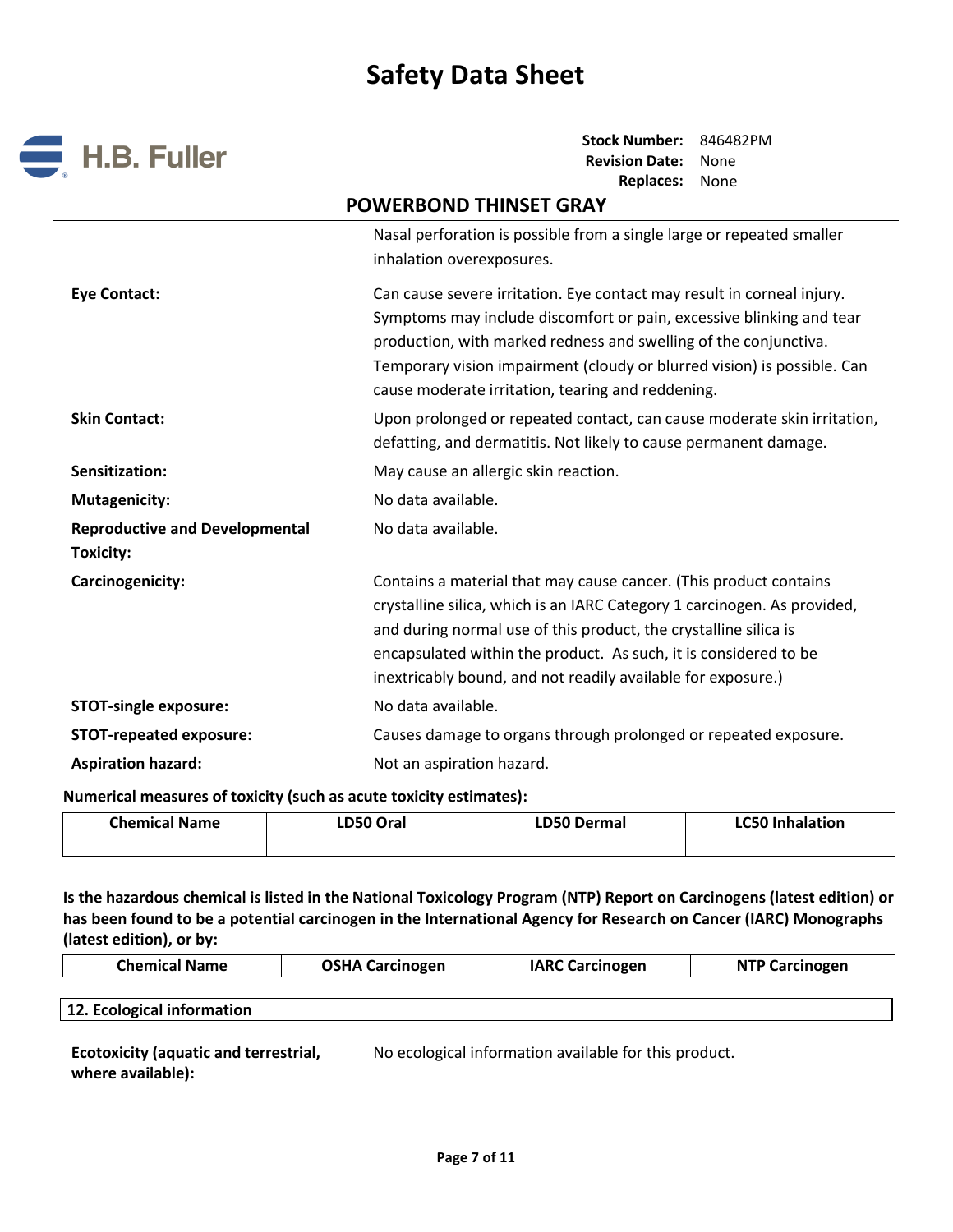

# **POWERBOND THINSET GRAY**

#### **Ecological Toxicity Data:**

**This product has not been tested for ecological effects. Relevant information for components is listed below:**

| <b>Chemical Name</b>              | CAS# | <b>Aquatic EC50</b><br>Crustacea | <b>Aquatic ERC50</b><br>Algae | <b>Aquatic LC50 Fish</b> |
|-----------------------------------|------|----------------------------------|-------------------------------|--------------------------|
| Persistence and degradability:    |      | No data available.               |                               |                          |
| <b>Bioaccumulative potential:</b> |      | No data available.               |                               |                          |
| Mobility in soil:                 |      | No data available.               |                               |                          |

**13. Disposal considerations**

**Description of waste residues and information on their safe handling and methods of disposal, including the disposal of any contaminated packaging:**  To the best of our knowledge, this product does not meet the definition of hazardous waste under the U.S. EPA Hazardous Waste Regulations 40 CFR 261. Dispose of in an approved landfill. Consult your state, local or provincial authorities and your local waste vendor for more restrictive requirements.

### **14. Transport information**

Consult Bill of Lading for transportation information.

**Carriage of dangerous goods by road (DOT), rail or inland waterways:**

**International carriage of dangerous goods by sea (IMDG/IMO):**

**International carriage of dangerous goods by air (IATA):**

**UN Proper shipping name:** NOT REGULATED

### **15. Regulatory information**

#### **INVENTORY STATUS**

| <b>U.S. TSCA Inventory:</b> | This product is in compliance with the Toxic Substances Control<br>Act's Inventory requirements.                      |
|-----------------------------|-----------------------------------------------------------------------------------------------------------------------|
| <b>CANADA DSL:</b>          | The components of this product are included on the DSL or are<br>exempt from DSL requirements.                        |
| <b>EU REACH:</b>            | As a result of the introduction of REACH into Europe, this<br>product cannot be imported into Europe unless the REACH |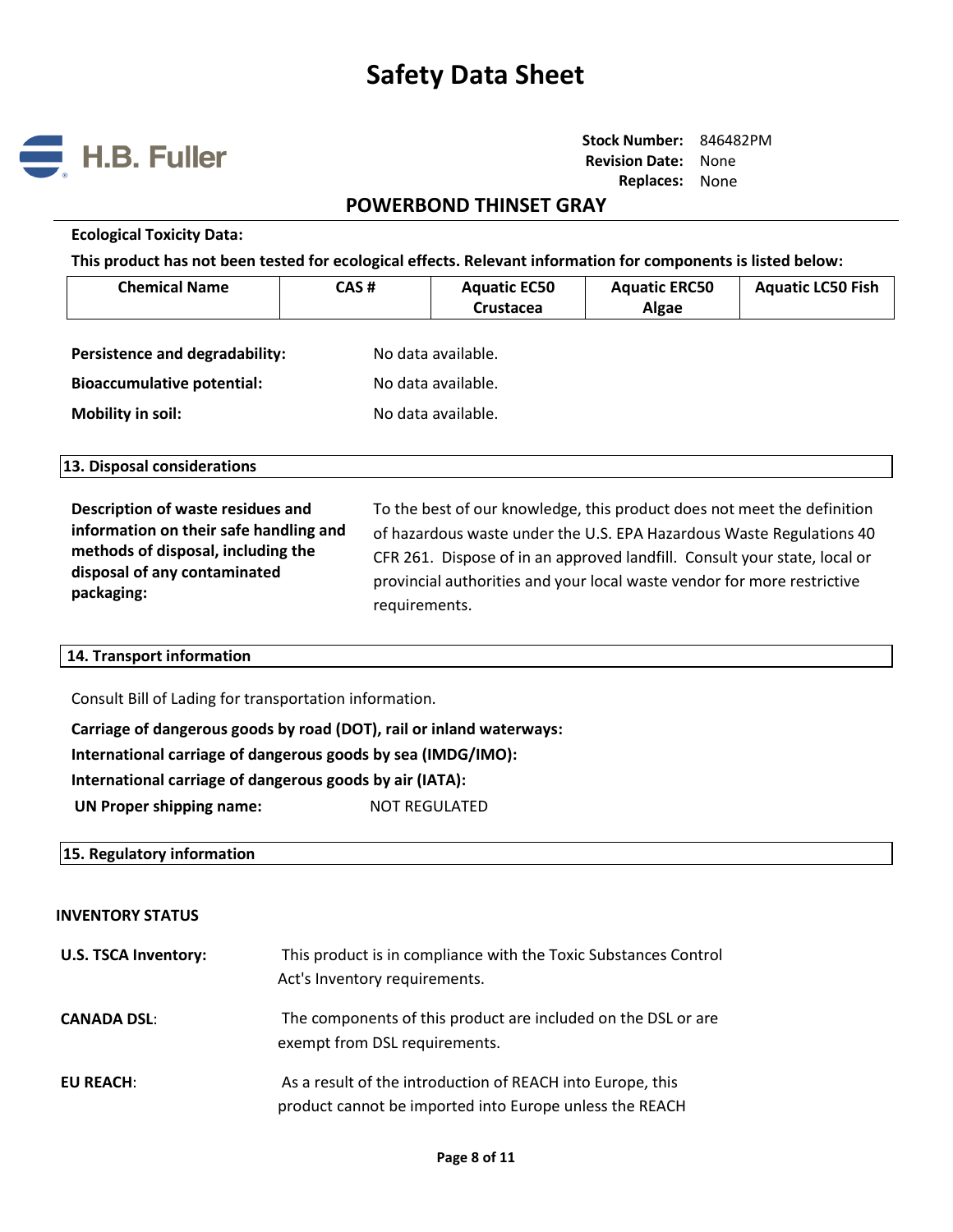

**Stock Number:** 846482PM **Revision Date:** None **Replaces:** None

# **POWERBOND THINSET GRAY**

requirements are met.

**AUSTRALIA AICS**: This product contains a component that is not on the Australian Inventory (AICS).

If you need more information about the inventory status of this product call 651-236-5858.

**This product may contain chemical substances that are regulated for export by various government agencies (such as the Environmental Protection Agency, the Bureau of Industry and Security, or the Drug Enforcement Administration, among others). Before exporting this product from the USA or Canada, we recommend you contact us at reg.request@hbfuller.com to request an export review.**

**FEDERAL REPORTING**

**EPA SARA Title III Section 313:**

**Unless listed below, this product does not contain toxic chemical(s) subject to the reporting requirements of section 313 of Title III of the Superfund Amendments and Reauthorization Act of 1986 (SARA) and 40 CFR part 372. EPA has advised that when a percentage range is listed the midpoint may be used to fulfill reporting obligations.**

| <b>Chemical Name</b> | CAS#      | concentration % |
|----------------------|-----------|-----------------|
|                      | 1344-28-1 | $5 - 10$        |

#### **STATE REPORTING**

Proposition 65, The Safe Drinking Water and Toxic Enforcement Act of 1986:

Unless listed below, this product does not contain known levels of any chemical known to the State of California to cause cancer or reproductive harm.

| <b>Chemical Name</b> |              | CAS#           | concentration % |  |
|----------------------|--------------|----------------|-----------------|--|
| Quartz               | (Carcinogen) | 14808-60-7     | $50 - 70$       |  |
| Titanium dioxide     | (Carcinogen) | 13463-67-7     | $0.1 - 1$       |  |
| Chromium VI          | (Carcinogen) | Not applicable | $< 10$ ppm      |  |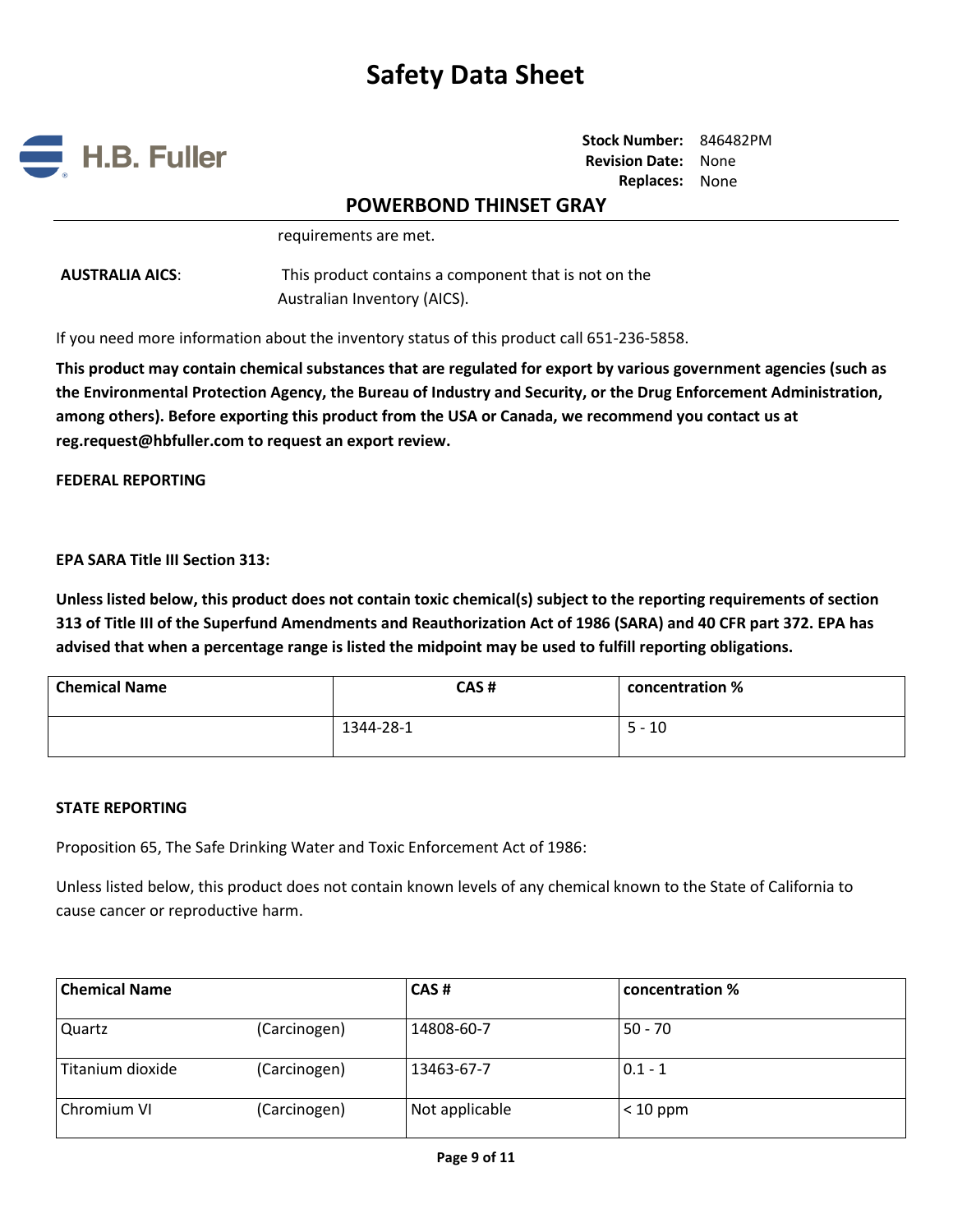

# **POWERBOND THINSET GRAY**

| Nickel            | (Carcinogen)             | Not applicable | $< 10$ ppm     |
|-------------------|--------------------------|----------------|----------------|
| Lead compounds    | (Carcinogen)             | Not applicable | $< 10$ ppm     |
| Cadmium compounds | (Carcinogen)             | Not applicable | $< 10$ ppm     |
| Acetaldehyde      | (Carcinogen)             | 75-07-0        | $< 10$ ppm     |
| Methanol          | (Developmental<br>toxin) | 67-56-1        | $0.001 - 0.01$ |

### **Substances of Very High Concern (SVHC) Content:**

Unless listed below, this product does not contain SVHC's at 0.1% or greater, as of the version date of this SDS.

### **16. Other information, including date of preparation or last revision.**

### **SDS Prepared by:**

### **Revision Date:** None

This Safety Data Sheet is prepared to comply with the United States Occupational Safety and Health Administration (OSHA) Hazard Communication Standard (29 CFR 1910.1200) and the Canadian Workplace Hazardous Materials Information System (WHMIS).

### **Revision Number:** 1

**Reason for revision:** 

Prepared by: The Global Regulatory Department Phone: 651-236-5842

**Disclaimer:** The information and recommendations set forth herein are believed to be accurate. Because some of the information is derived from information provided to H.B. Fuller Construction Products, Inc. from its suppliers, and because H.B. Fuller Construction Products, Inc. has no control over the conditions of handling and use, H.B. Fuller Construction Products, Inc. makes no warranty, expressed or implied, regarding the accuracy of the data or the results to be obtained from the use thereof. The information is supplied solely for your information and consideration, and H.B. Fuller Construction Products, Inc. assumes no responsibility for use or reliance thereon. It is the responsibility of the user of H.B. Fuller Construction